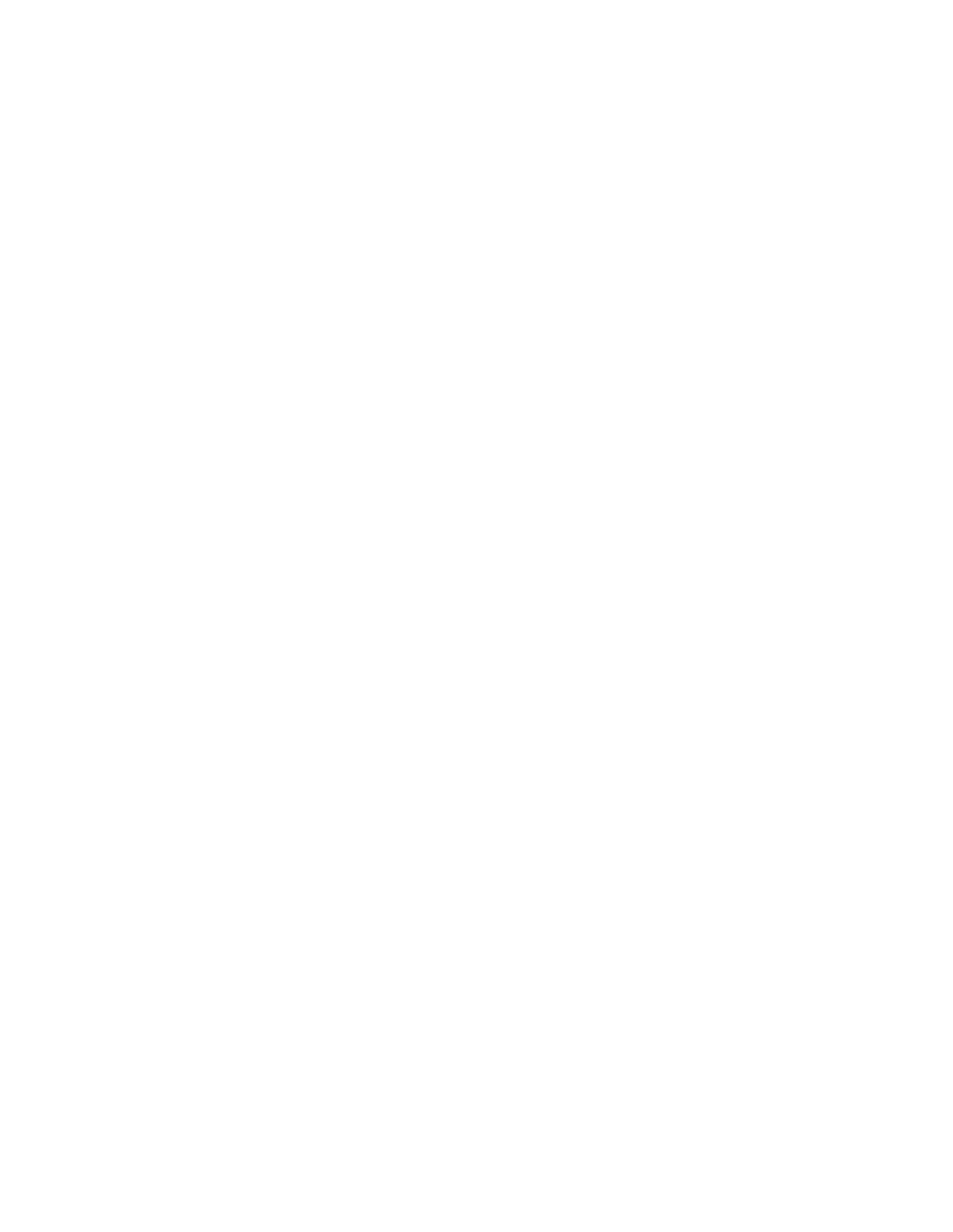# **Contents**

| 1.               |                   |  |
|------------------|-------------------|--|
| 2.               |                   |  |
| 3.               |                   |  |
| 4.               |                   |  |
| 5.               |                   |  |
|                  | 5.1<br>5.2<br>5.3 |  |
| 6.               |                   |  |
| $\overline{7}$ . |                   |  |
| 8.               |                   |  |
| 9.               |                   |  |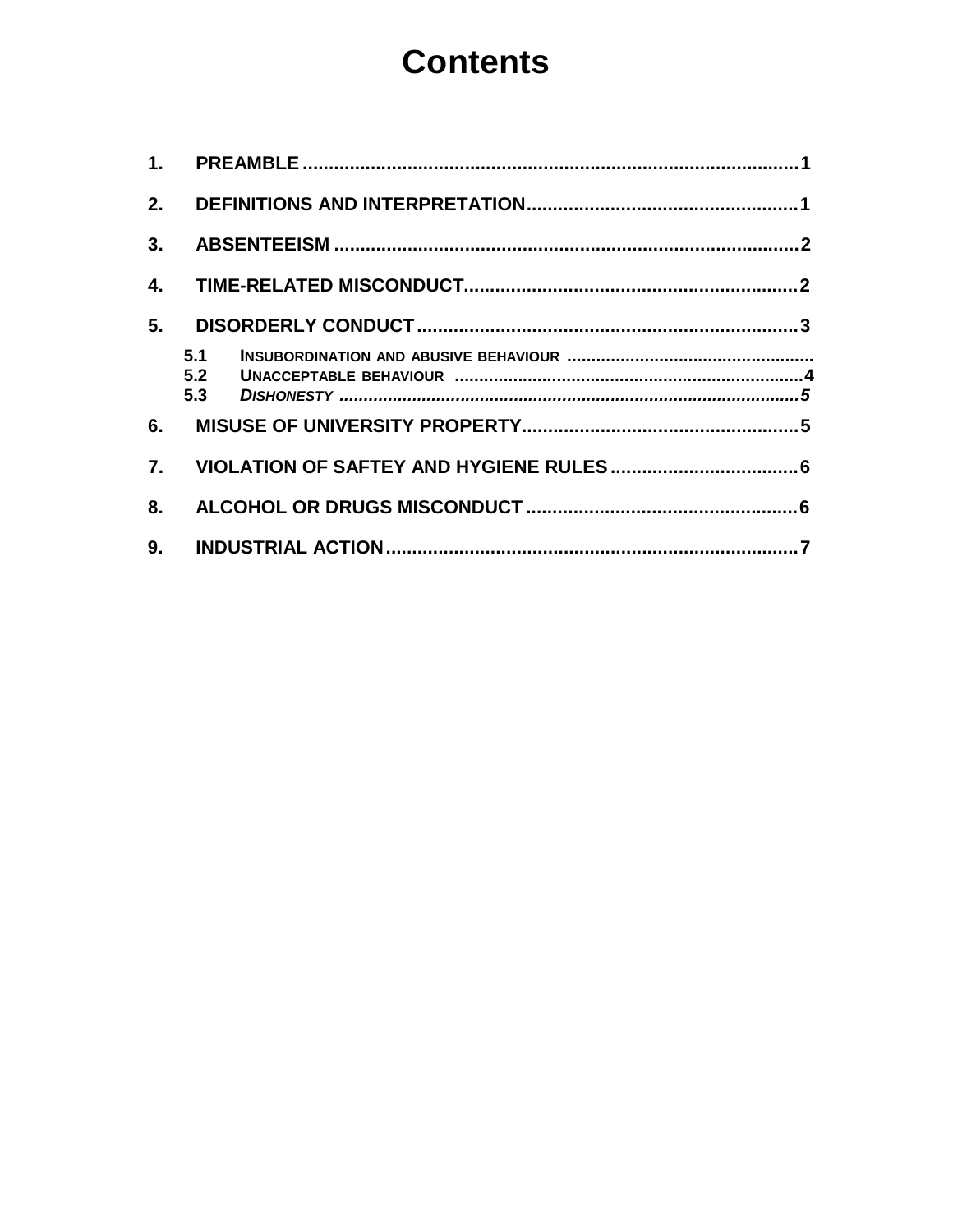#### **1. PREAMBLE**

- 1.1 This code sets out a schedule of offences indicating the disciplinary action that will normally be applied, but it must be borne in mind that the schedule provides only guidelines.
- 1.2 Depending on the circumstances of a particular case, any offence may warrant a more or a less severe penalty than that laid down.
- 1.3 The relevant schedule/s of the Labour Relations Act and other related legislation must always be borne in mind, as must the provisions of any relevant policies and or conditions of services and or applicable contract/s that may have a bearing on the matter.
- 1.4 The list of offences is not exhaustive and unforeseen matters will create new precedents over time.
- 1.5 An employee who is found quilty of committing an offence not specifically described in this code may nevertheless be disciplined in appropriate circumstances considering the conditions as set out in 1.1 – 1.4 as well as the employment history in totality. Substantive and procedural fairness principles are important as when making disciplinary action decisions.

#### **2. DEFINITIONS AND INTERPRETATION**

- 2.1 In this Code, all words have the same meaning as those defined in the consolidated conditions of service, unless the context in dicates otherwise.
- 2.2 "Code" means this Disciplinary Code, which forms part of all employees' conditions of service.
- 2.3 Whenever a number of days is prescribed in this code, such number shall be calculated by excluding the first day, but including the last day, unless the last day falls on a Saturday, Sunday or an official Public Holiday, in which case the last day shall be the next day that is not a Saturday, Sunday or an official Public Holiday.
- 2.4 Paragraph headings are inserted for convenience only and cannot be used in the interpretation of this Code.
- 2.5 If any provision confers any right or imposes any obligation on any party, then notwithstanding that it is only in the interpretation clause, effect must be given to it as if it were a substantive provision.
- 2.6 Legend for abbreviations used in the schedule:

VW: Verbal warning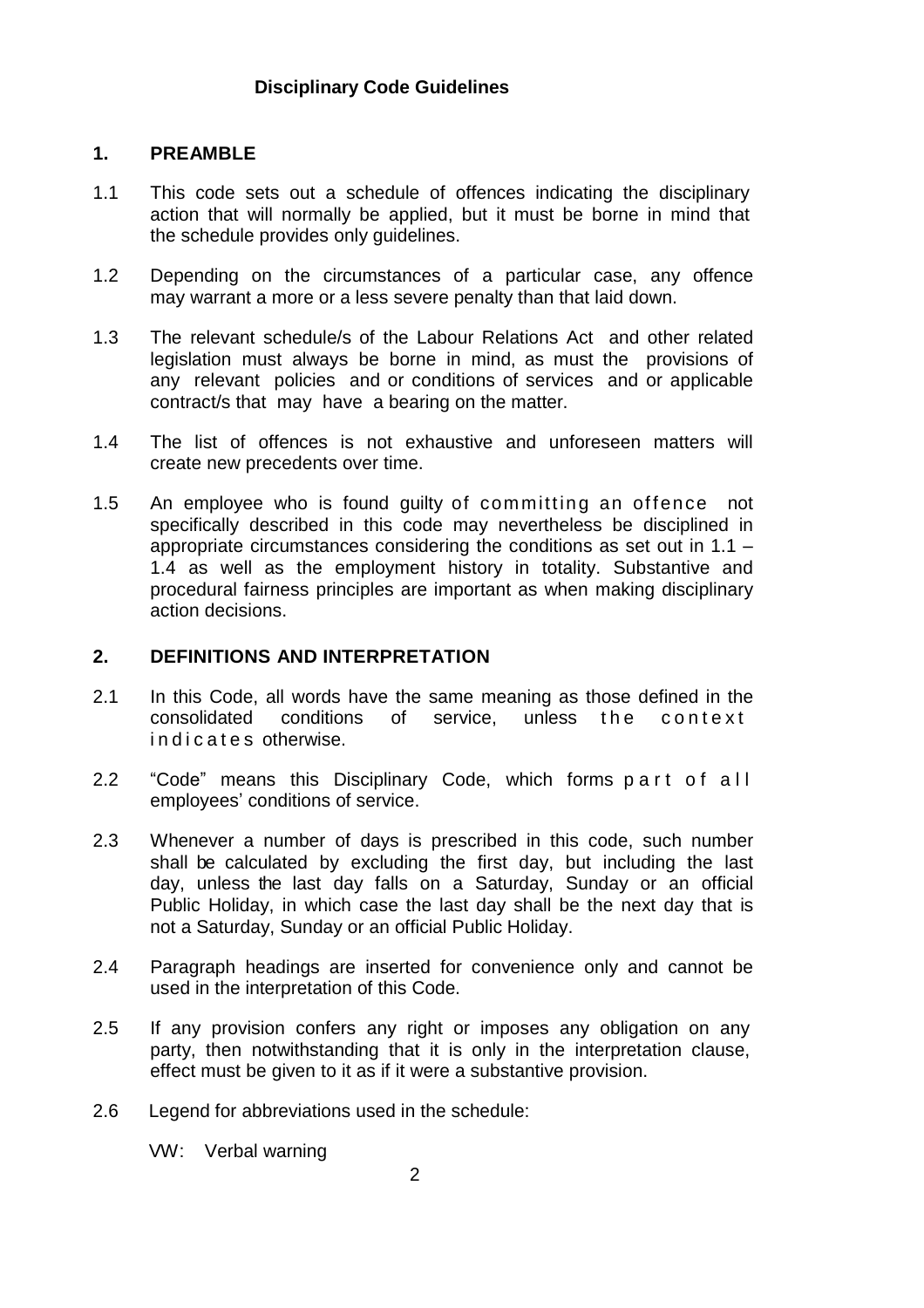|     | FW: | Final warning                                                                                 |           |           |           |           |
|-----|-----|-----------------------------------------------------------------------------------------------|-----------|-----------|-----------|-----------|
|     | DC: | Dismissal with notice                                                                         |           |           |           |           |
|     | SD: | Summary dismissal (Dismissal without notice)                                                  |           |           |           |           |
| 3.  |     | <b>ABSENTEEISM</b>                                                                            |           |           |           |           |
| (a) |     | Absenteeism without leave: 1day                                                               |           | <b>WW</b> | <b>FW</b> | <b>DC</b> |
| (b) |     | Absenteeism without leave: 2days                                                              |           | <b>WW</b> | <b>FW</b> | DC        |
| (c) |     | Absenteeism without leave: 3days                                                              |           |           | <b>FW</b> | DC        |
| (d) |     | Absenteeism without leave: 4days or more                                                      |           |           |           | DC        |
| (e) |     | Abuse of sick leave                                                                           |           | <b>WW</b> | <b>FW</b> | DC        |
| (f) |     | Non-notification of absence                                                                   |           | <b>WW</b> | <b>FW</b> | <b>DC</b> |
| 4.  |     | TIME-RELATED MISCONDUCT                                                                       |           |           |           |           |
| (a) |     | Arriving late at work                                                                         | <b>VW</b> | <b>WW</b> | <b>FW</b> | DC        |
| (b) |     | Unauthorised absence form workplace                                                           | <b>VW</b> | <b>WW</b> | <b>FW</b> | <b>DC</b> |
| (c) |     | Leaving workplace without permission                                                          | VW.       | <b>WW</b> | <b>FW</b> | DC        |
| (d) |     | Leaving workplace before closing time                                                         | <b>VW</b> | <b>WW</b> | <b>FW</b> | <b>DC</b> |
| (e) |     | Unauthorised breaks during work                                                               | VW        | <b>WW</b> | <b>FW</b> | DC        |
| (f) |     | Receiving unauthorised visit during<br>working time                                           | VW        | <b>WW</b> | <b>FW</b> | DC.       |
| (g) |     | Unauthorised occupation of other<br>employees' time (e.g. selling goods,<br>collection lists) | <b>VW</b> | <b>WW</b> | <b>FW</b> | DC        |

WW: Written warning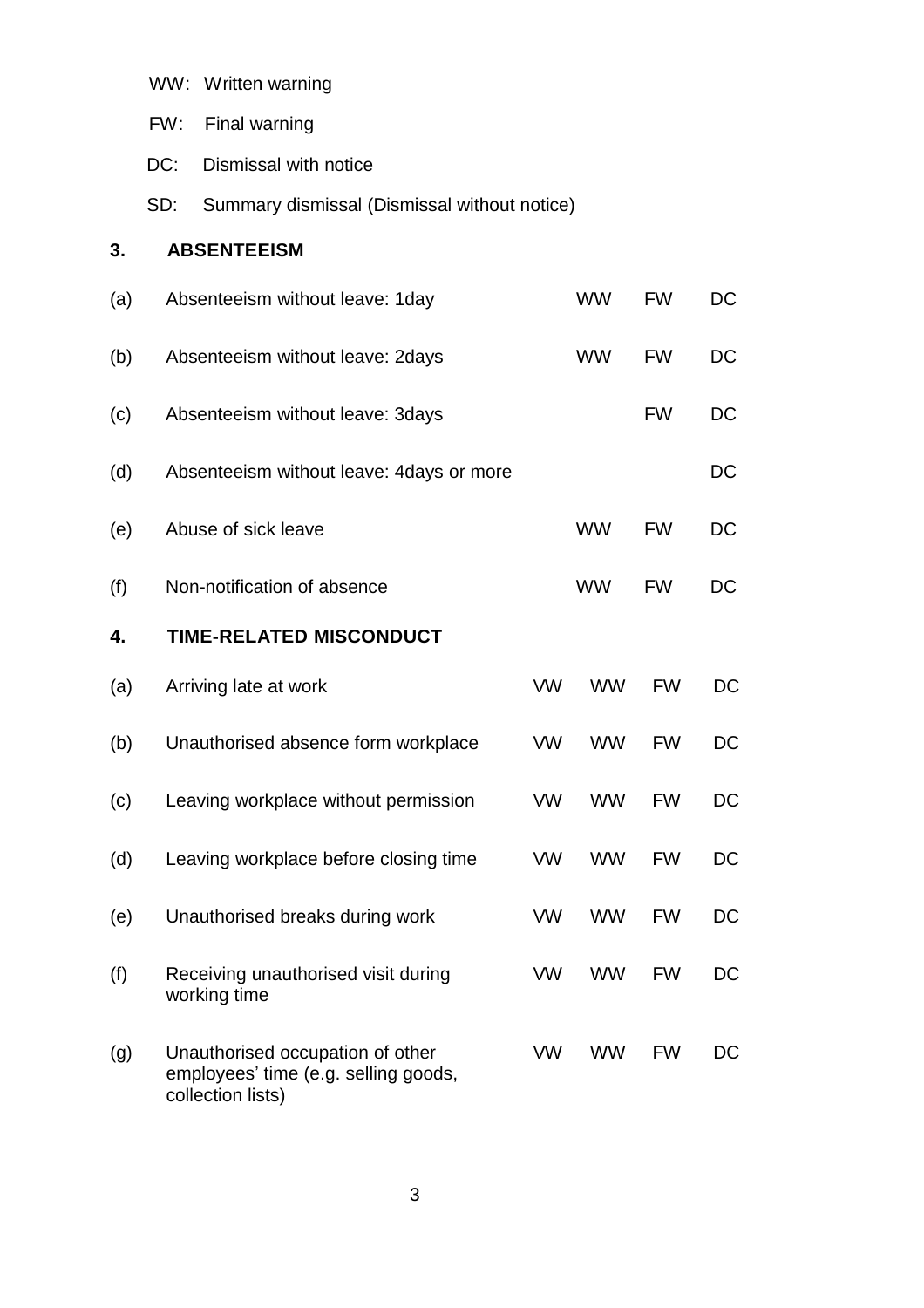(h) Passing time idly, loafing (failing to VW WW FW DC complete tasks)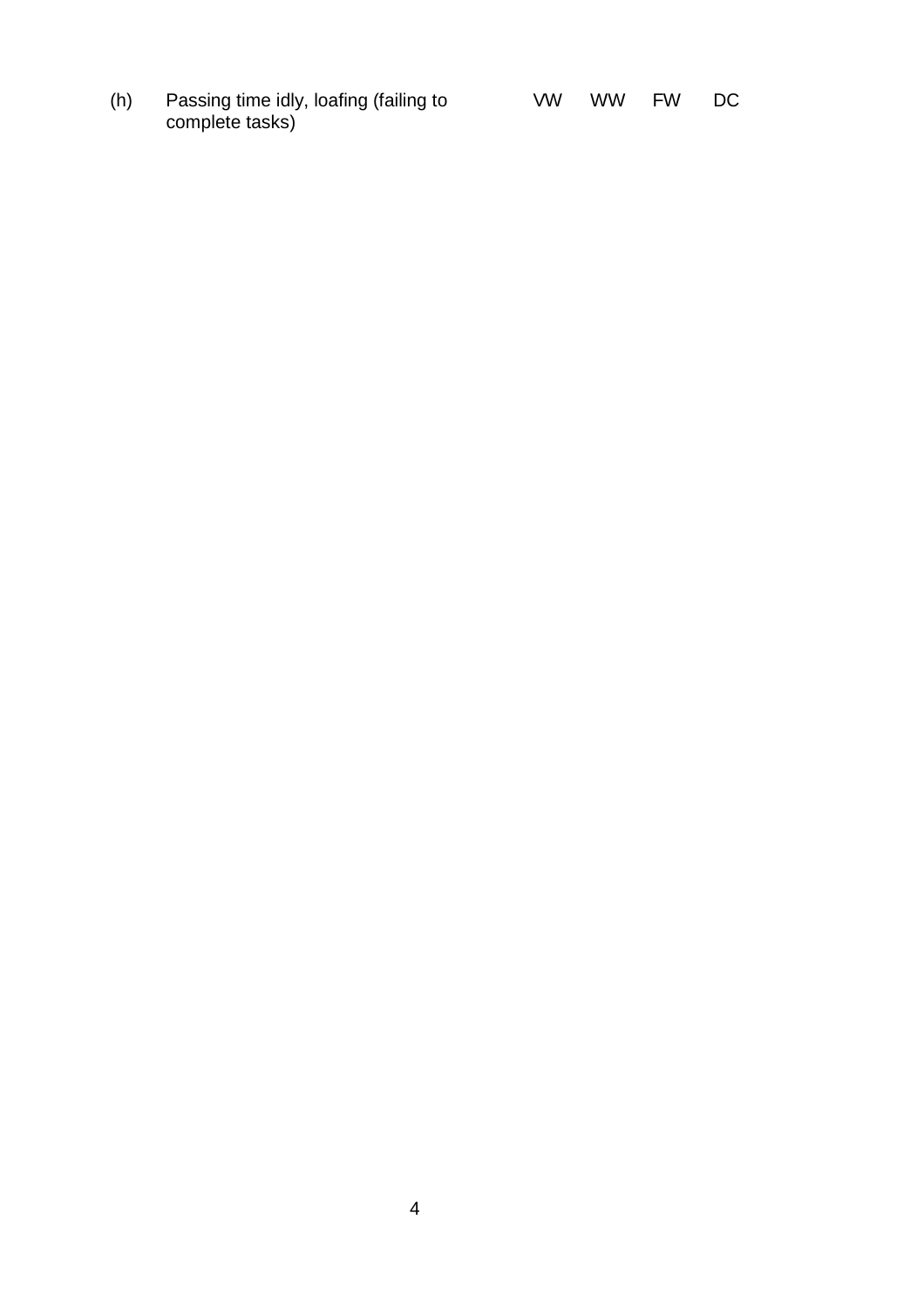### **5. DISORDERLY CONDUCT**

## 5.1 **Insubordination and abusive behaviour**

| (a) | Insolence or insubordination to<br>senior employee                                                                                                                                                                       |           | <b>FW</b> | DC        |           |
|-----|--------------------------------------------------------------------------------------------------------------------------------------------------------------------------------------------------------------------------|-----------|-----------|-----------|-----------|
| (b) | Unwillingness or refusal to accept<br>or execute lawful instruction from<br>person in authority                                                                                                                          |           | <b>FW</b> | DC        |           |
| (c) | Contravenes or fails to comply with<br>the University's conditions of<br>employment, written agreements<br>with trade unions, operating<br>regulations, security measures,<br>codes, rules and statutory<br>requirements | <b>WW</b> | <b>FW</b> | DC        |           |
| (d) | Refusing to work agreed overtime                                                                                                                                                                                         | <b>WW</b> | <b>FW</b> | DC        |           |
| (e) | Horseplay                                                                                                                                                                                                                | <b>WW</b> | <b>FW</b> | DC        |           |
| (f) | Injury to others due to horseplay                                                                                                                                                                                        |           | <b>FW</b> | DC        |           |
| (g) | Abusive/obscene language                                                                                                                                                                                                 | <b>WW</b> | <b>FW</b> | DC        |           |
| (h) | Threats of violence                                                                                                                                                                                                      |           |           | <b>DC</b> |           |
| (i) | Assault/attempt to assault                                                                                                                                                                                               |           |           |           | <b>SD</b> |
| (j) | Fighting                                                                                                                                                                                                                 |           |           |           | <b>SD</b> |
| (k) | Grossly offensive behaviour                                                                                                                                                                                              |           |           |           | <b>SD</b> |
| (1) | Riotous behaviour                                                                                                                                                                                                        |           | <b>FW</b> |           | <b>SD</b> |
| (m) | Inciting others to commit offence                                                                                                                                                                                        |           |           |           | <b>SD</b> |
| (n) | Victimization/intimidation                                                                                                                                                                                               |           | <b>FW</b> |           | <b>SD</b> |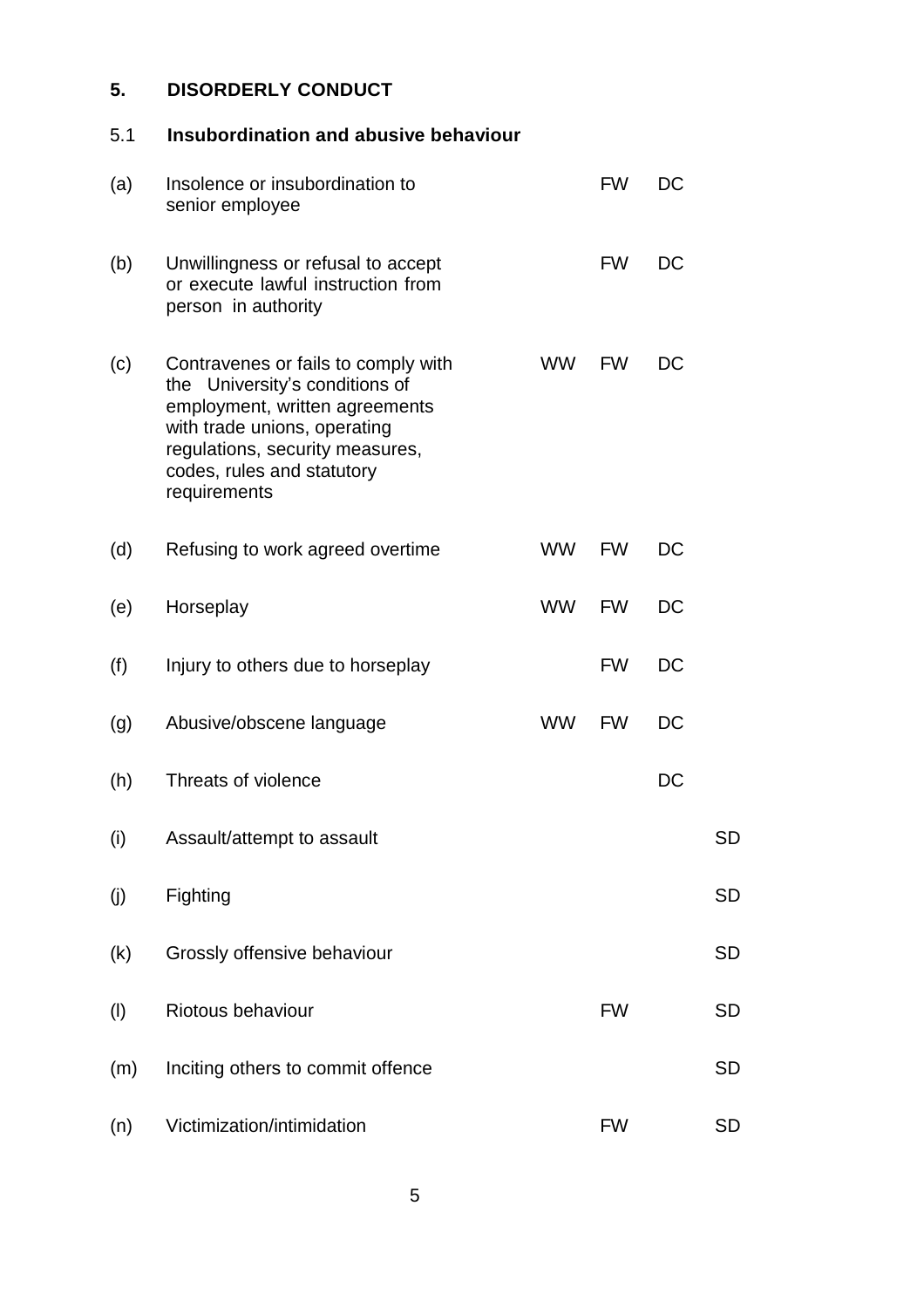| (0) | Harassment                                                                                                                                                                   |           |           | <b>FW</b> | DC        |
|-----|------------------------------------------------------------------------------------------------------------------------------------------------------------------------------|-----------|-----------|-----------|-----------|
| (p) | Indecency                                                                                                                                                                    |           | <b>WW</b> | <b>FW</b> | DC        |
| (q) | Unauthorised possession of<br>dangerous weapon                                                                                                                               |           |           |           | DC        |
| (r) | Behaviour which could tarnish the<br>University's image or relationships                                                                                                     |           | <b>WW</b> | <b>FW</b> | DC        |
| (s) | Improper/disgraceful conduct                                                                                                                                                 |           |           | <b>FW</b> | DC        |
| 5.2 | Unacceptable behaviour                                                                                                                                                       |           |           |           |           |
| (a) | Smoking in non-smoking area (In<br>the case of a dangerous non-<br>smoking area (e.g. in the presence<br>or proximity of flammable material)<br>a first offence warrants DC) | VW.       | <b>WW</b> | <b>FW</b> | DC        |
| (b) | Unauthorised placing of<br>posters/notices                                                                                                                                   | <b>VW</b> | <b>WW</b> | <b>FW</b> | DC        |
| (c) | Sleeping on duty (In the case of a<br>Security Guard a first offence<br>warrants SD)                                                                                         | <b>VW</b> | <b>WW</b> | <b>FW</b> | DC        |
| (d) | Gambling on duty on University's<br>premises                                                                                                                                 | <b>VW</b> | <b>WW</b> | <b>FW</b> | <b>DC</b> |
| (e) | Conducting private business in<br>working hours (Subject to the<br>provisions of the University's<br>Private Work Policy)                                                    |           | <b>WW</b> | <b>FW</b> | DC        |
| (f) | Failing to report an accident at work                                                                                                                                        |           |           | FW        | DC.       |
| (g) | Poor maintenance of vehicles,<br>machines or equipment                                                                                                                       |           | <b>WW</b> | <b>FW</b> | DC        |
| (h) | Intentional interference with or<br>obstruction of other employees in                                                                                                        |           |           | FW        | DC        |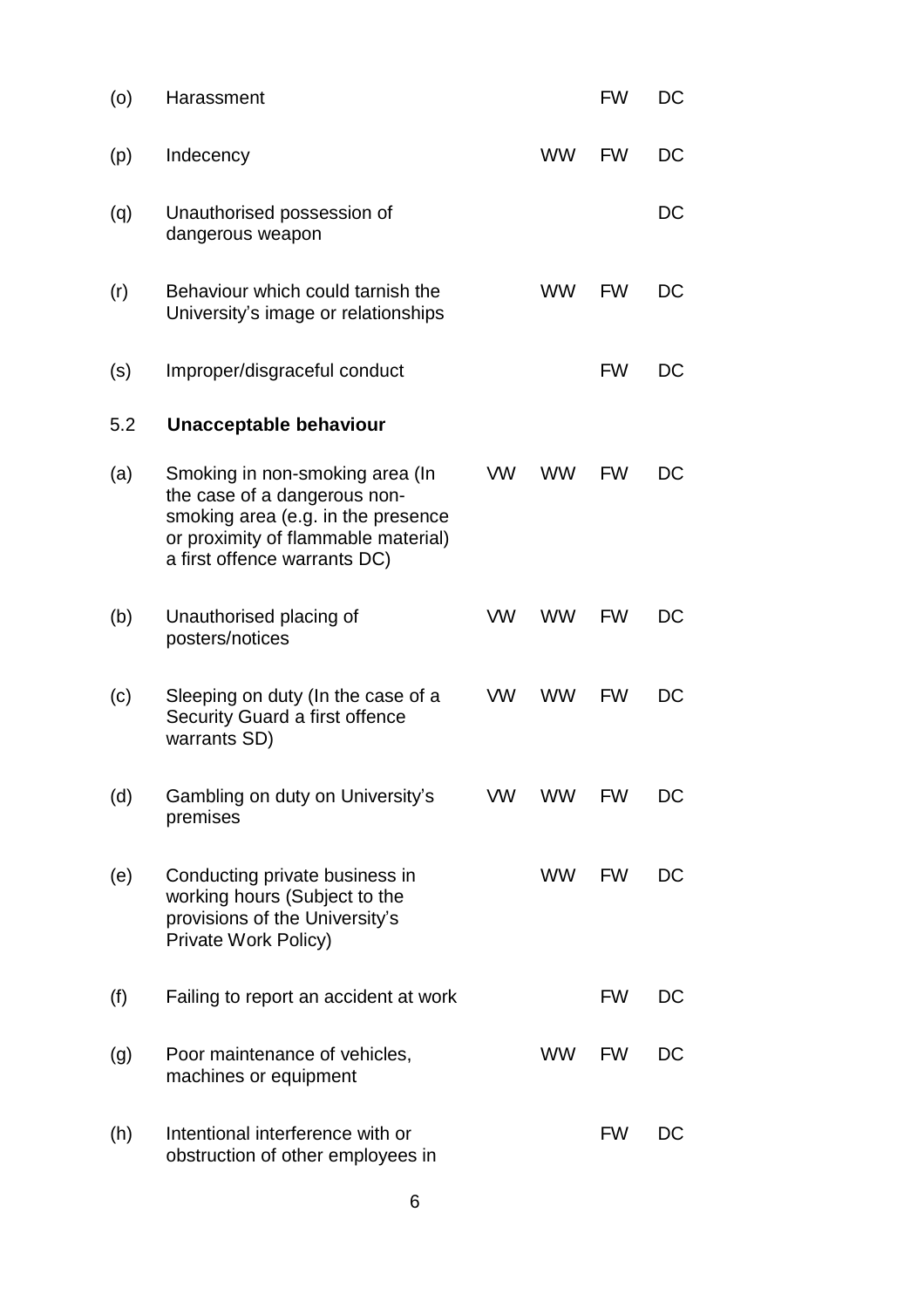performance of their duties

| (i) | Minor negligence                                                                                                                                                                   | <b>WW</b> | <b>FW</b> | DC |           |
|-----|------------------------------------------------------------------------------------------------------------------------------------------------------------------------------------|-----------|-----------|----|-----------|
| (j) | Gross negligence                                                                                                                                                                   |           |           | DC |           |
| (k) | Dereliction of duty                                                                                                                                                                |           |           |    | <b>SD</b> |
| (1) | Performing private work without<br>permission                                                                                                                                      | <b>WW</b> | <b>FW</b> | DC |           |
| (m) | Performing private work that<br>amounts to a conflict of interest<br>(Such as an academic employee<br>who teaches the same course at<br>the University as at a private<br>college) |           |           | DC |           |
| 5.3 | <b>Dishonesty</b>                                                                                                                                                                  |           |           |    |           |
| (a) | Bribery/corruption                                                                                                                                                                 |           |           |    | <b>SD</b> |
| (b) | Fraud/forgery                                                                                                                                                                      |           |           |    | <b>SD</b> |
| (c) | <b>Theft</b>                                                                                                                                                                       |           |           |    | <b>SD</b> |
| (d) | Misuse of University's funds                                                                                                                                                       |           |           |    | <b>SD</b> |
| (e) | Unauthorised possession of<br>University property or of another<br>employee's or visitor's property                                                                                |           |           | DC | <b>SD</b> |
| (f) | Disclosure of confidential information                                                                                                                                             |           |           | DC |           |
| (g) | Giving false statements                                                                                                                                                            |           |           | DC |           |
| 6.  | <b>MISUSE OF UNIVERSITY PROPERTY</b>                                                                                                                                               |           |           |    |           |
| (a) | Willful loss of property                                                                                                                                                           | WW.       | <b>FW</b> | DC |           |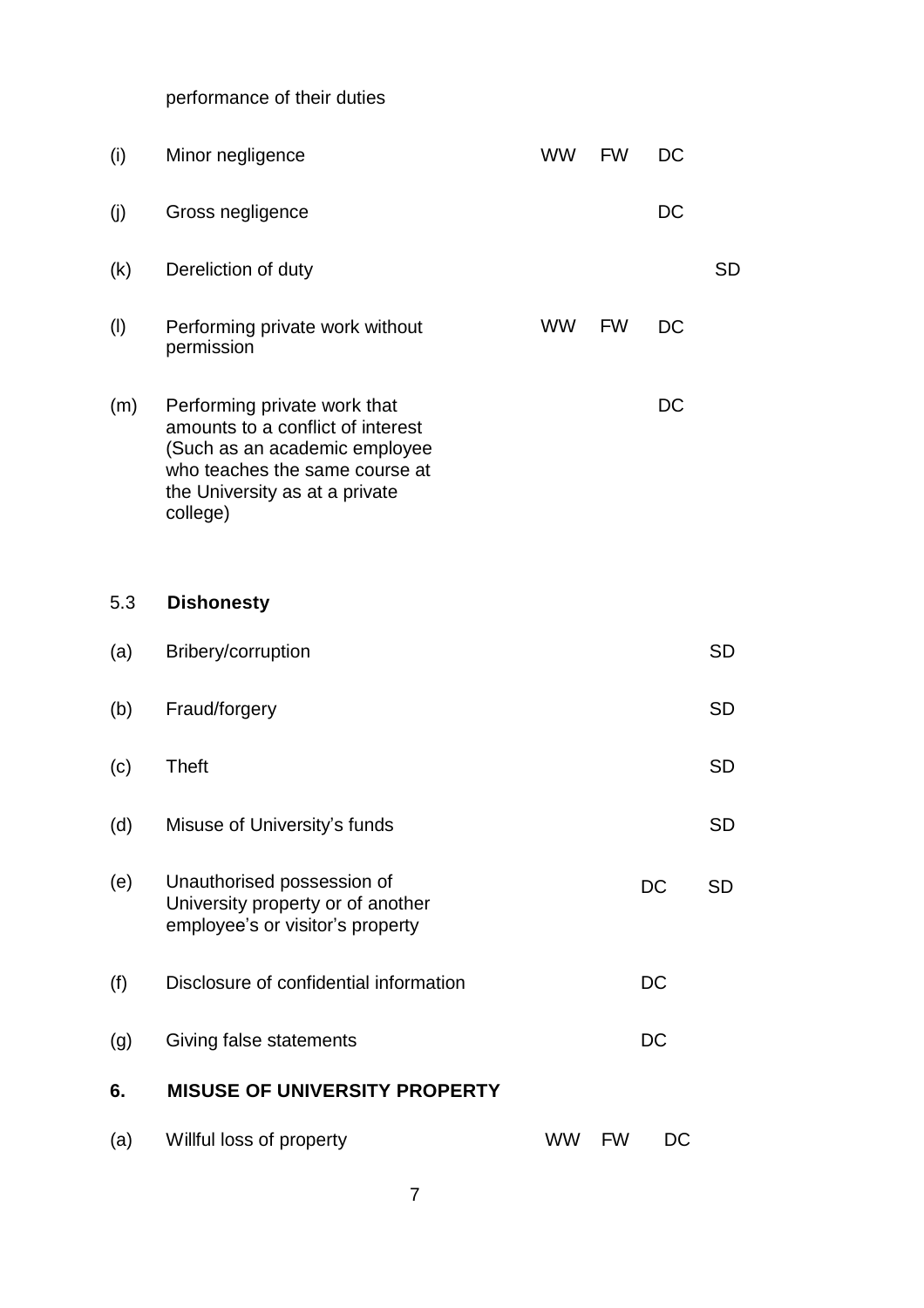| (b) | Willful abuse or misuse of property                                              |           | <b>FW</b> | <b>DC</b> |
|-----|----------------------------------------------------------------------------------|-----------|-----------|-----------|
| (c) | Damage of property through negligence                                            |           | <b>FW</b> | DC        |
| (d) | Willful damage of property                                                       |           |           | DC        |
| (e) | Wasting of resources/materials                                                   | <b>WW</b> | <b>FW</b> | DC        |
| (f) | Driving vehicle without permission                                               |           | <b>FW</b> | DC        |
| (g) | Negligent or reckless driving                                                    |           | <b>FW</b> | DC        |
| (h) | Speeding                                                                         | <b>WW</b> | <b>FW</b> | DC        |
| 7.  | <b>VIOLATION OF SAFTEY AND HYGIENE RULES</b>                                     |           |           |           |
| (a) | Minor infringement of health, hygiene and<br>safety rules and regulations        | <b>WW</b> | <b>FW</b> | <b>DC</b> |
| (b) | More serious infringement of health, hygiene<br>and safety rules and regulations |           | <b>FW</b> | <b>DC</b> |
| (c) | Gross violation of health, hygiene and safety<br>rules and regulations           |           |           | DC        |
| (d) | Failure to wear specific personal protective<br>clothing                         |           | <b>FW</b> | DC        |

#### **8. ALCOHOL OR DRUGS MISCONDUCT**

Drugs do not only mean illicit drugs but also prescription drugs or other hallucinogenics obtained illicitly (also see the University's policy for dealing with substance abuse).

- (a) In unauthorised possession of alcohol/drugs DC at the workplace
- (b) Arrival at work under influence of DC